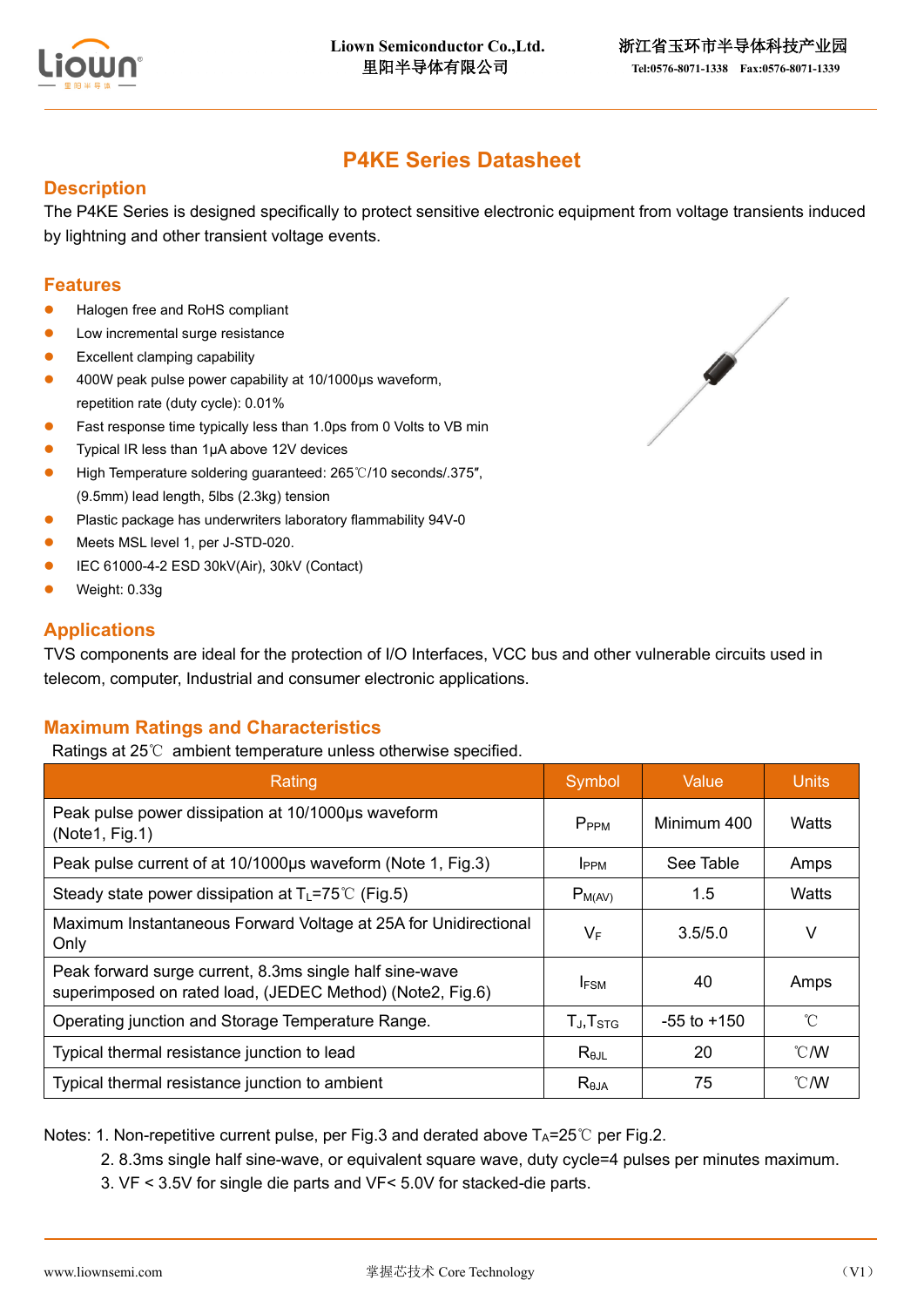

## **Dimensions (DO-204AL/DO-41)**



## **Electrical Characteristics (TA=25**℃**)**

| <b>Part Number</b> |           | Reverse<br>Stand-Off<br>Voltage | <b>Breakdown</b><br>Voltage<br>@I <sub>T</sub> |        | <b>Test</b><br>Current | <b>Maximum</b><br>Clamping<br>Voltage<br>@ | Peak<br>Pulse<br>Current | Reverse<br>Leakage<br>@VR |
|--------------------|-----------|---------------------------------|------------------------------------------------|--------|------------------------|--------------------------------------------|--------------------------|---------------------------|
| Uni                | Bi        | $V_R(V)$                        | Min(V)                                         | Max(V) | $I_T(mA)$              | Vc(V)                                      | IPP(A)                   | $I_R(\mu A)$              |
| <b>P4KE6.8A</b>    | P4KE6.8CA | 5.80                            | 6.45                                           | 7.14   | 10                     | 10.5                                       | 39.0                     | 1000                      |
| <b>P4KE7.5A</b>    | P4KE7.5CA | 6.40                            | 7.13                                           | 7.88   | 10                     | 11.3                                       | 36.3                     | 500                       |
| <b>P4KE8.2A</b>    | P4KE8.2CA | 7.02                            | 7.79                                           | 8.61   | 10                     | 12.1                                       | 33.9                     | 200                       |
| <b>P4KE9.1A</b>    | P4KE9.1CA | 7.78                            | 8.65                                           | 9.55   | $\mathbf{1}$           | 13.4                                       | 30.6                     | 50                        |
| P4KE10A            | P4KE10CA  | 8.55                            | 9.50                                           | 10.50  | $\mathbf{1}$           | 14.5                                       | 28.3                     | 10                        |
| P4KE11A            | P4KE11CA  | 9.40                            | 10.50                                          | 11.60  | $\mathbf{1}$           | 15.6                                       | 26.3                     | 5                         |
| P4KE12A            | P4KE12CA  | 10.20                           | 11.40                                          | 12.60  | $\mathbf{1}$           | 16.7                                       | 24.6                     | 5                         |
| P4KE13A            | P4KE13CA  | 11.10                           | 12.40                                          | 13.70  | $\mathbf{1}$           | 18.2                                       | 22.5                     | $\mathbf{1}$              |
| P4KE15A            | P4KE15CA  | 12.80                           | 14.30                                          | 15.80  | $\mathbf{1}$           | 21.2                                       | 19.3                     | $\mathbf{1}$              |
| P4KE16A            | P4KE16CA  | 13.60                           | 15.20                                          | 16.80  | $\mathbf{1}$           | 22.5                                       | 18.2                     | $\mathbf{1}$              |
| P4KE18A            | P4KE18CA  | 15.30                           | 17.10                                          | 18.90  | $\mathbf{1}$           | 25.2                                       | 16.1                     | $\mathbf{1}$              |
| P4KE20A            | P4KE20CA  | 17.10                           | 19.00                                          | 21.00  | $\mathbf{1}$           | 27.7                                       | 14.8                     | $\mathbf{1}$              |
| P4KE22A            | P4KE22CA  | 18.80                           | 20.90                                          | 23.10  | $\mathbf{1}$           | 30.6                                       | 13.4                     | $\mathbf{1}$              |
| P4KE24A            | P4KE24CA  | 20.50                           | 22.80                                          | 25.20  | $\mathbf{1}$           | 33.2                                       | 12.3                     | $\mathbf{1}$              |
| P4KE27A            | P4KE27CA  | 23.10                           | 25.70                                          | 28.40  | $\mathbf{1}$           | 37.5                                       | 10.9                     | $\mathbf{1}$              |
| P4KE30A            | P4KE30CA  | 25.60                           | 28.50                                          | 31.50  | $\mathbf{1}$           | 41.4                                       | 9.9                      | $\mathbf{1}$              |
| P4KE33A            | P4KE33CA  | 28.20                           | 31.40                                          | 34.70  | $\mathbf{1}$           | 45.7                                       | 9.0                      | $\mathbf{1}$              |
| P4KE36A            | P4KE36CA  | 30.80                           | 34.20                                          | 37.80  | $\mathbf{1}$           | 49.9                                       | 8.2                      | $\mathbf{1}$              |
| P4KE39A            | P4KE39CA  | 33.30                           | 37.10                                          | 41.00  | $\mathbf{1}$           | 53.9                                       | 7.6                      | $\mathbf{1}$              |
| P4KE43A            | P4KE43CA  | 36.80                           | 40.90                                          | 45.20  | $\mathbf{1}$           | 59.3                                       | 6.9                      | $\mathbf{1}$              |
| P4KE47A            | P4KE47CA  | 40.20                           | 44.70                                          | 49.40  | $\mathbf{1}$           | 64.8                                       | 6.3                      | $\mathbf{1}$              |
| P4KE51A            | P4KE51CA  | 43.60                           | 48.50                                          | 53.60  | $\mathbf{1}$           | 70.1                                       | 5.8                      | $\mathbf{1}$              |
| P4KE56A            | P4KE56CA  | 47.80                           | 53.20                                          | 58.80  | $\mathbf{1}$           | 77.0                                       | 5.3                      | $\mathbf{1}$              |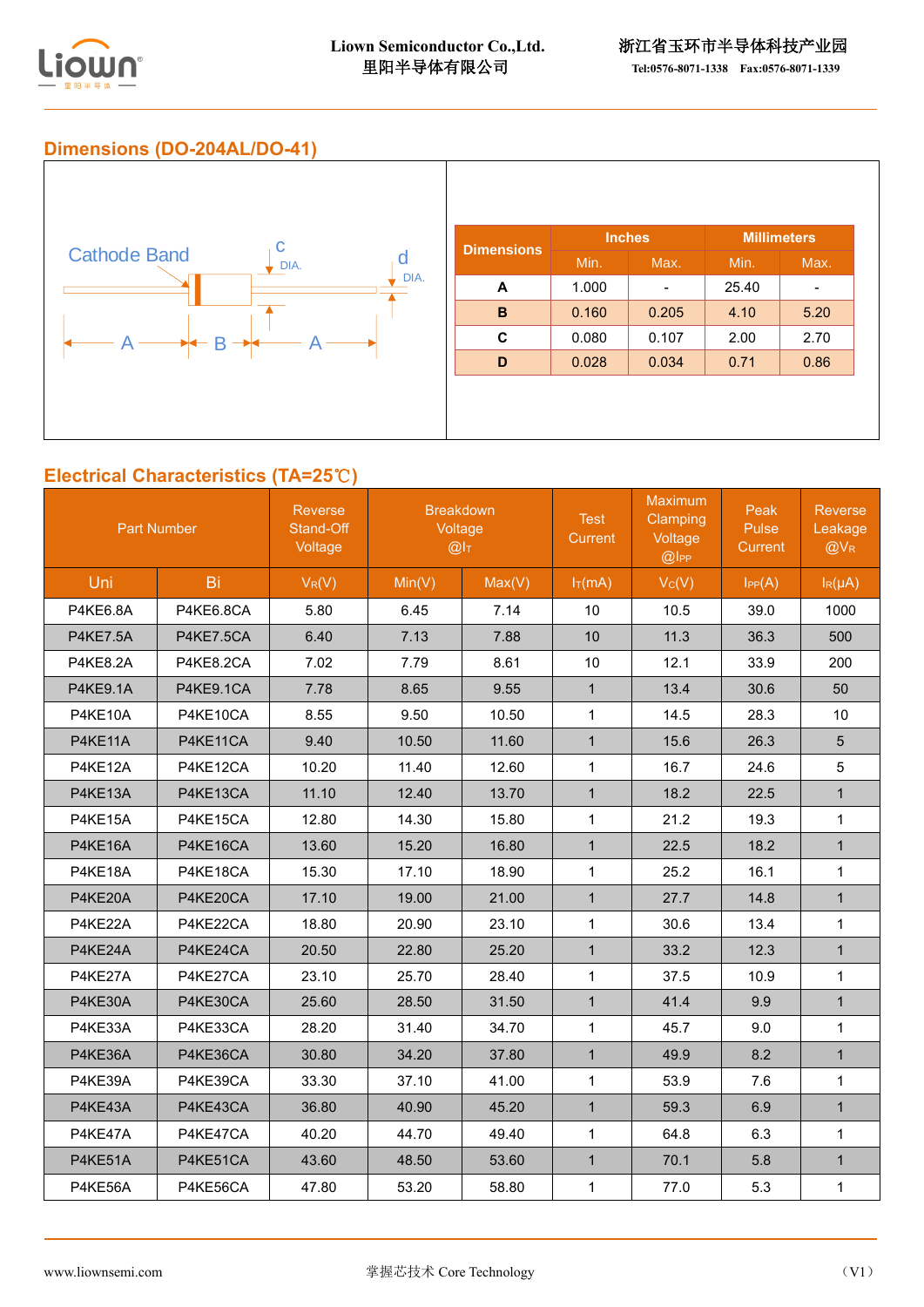

里阳半导体有限公司 **[Tel:0576-8071-1338](tel:0576-8071-1338) Fax:0576-8071-1339** 

# **Electrical Characteristics (TA=25**℃**)**

| <b>Part Number</b> |                  | <b>Reverse</b><br>Stand-Off<br>Voltage | <b>Breakdown</b><br>Voltage<br>@I <sub>T</sub> |        | <b>Test</b><br><b>Current</b> | <b>Maximum</b><br>Clamping<br>Voltage<br>@ | Peak<br>Pulse<br>Current | <b>Reverse</b><br>Leakage<br>$@V_{R}$ |
|--------------------|------------------|----------------------------------------|------------------------------------------------|--------|-------------------------------|--------------------------------------------|--------------------------|---------------------------------------|
| Uni                | Bi               | $V_R(V)$                               | Min(V)                                         | Max(V) | $I_T(mA)$                     | Vc(V)                                      | IPP(A)                   | $I_R(\mu A)$                          |
| P4KE62A            | P4KE62CA         | 53.00                                  | 58.90                                          | 65.10  | $\mathbf 1$                   | 85.0                                       | 4.8                      | $\mathbf{1}$                          |
| P4KE68A            | P4KE68CA         | 58.10                                  | 64.60                                          | 71.40  | $\mathbf{1}$                  | 92.0                                       | 4.5                      | $\mathbf{1}$                          |
| P4KE75A            | P4KE75CA         | 64.10                                  | 71.30                                          | 78.80  | $\mathbf{1}$                  | 103.0                                      | 4.0                      | $\mathbf{1}$                          |
| P4KE82A            | P4KE82CA         | 70.10                                  | 77.90                                          | 86.10  | $\mathbf{1}$                  | 113.0                                      | 3.6                      | $\mathbf{1}$                          |
| P4KE91A            | P4KE91CA         | 77.80                                  | 86.50                                          | 95.50  | $\mathbf{1}$                  | 125.0                                      | 3.3                      | $\mathbf{1}$                          |
| <b>P4KE100A</b>    | <b>P4KE100CA</b> | 85.50                                  | 95.00                                          | 105.0  | $\mathbf{1}$                  | 137.0                                      | 3.0                      | $\mathbf{1}$                          |
| <b>P4KE110A</b>    | P4KE110CA        | 94.00                                  | 105.0                                          | 116.0  | $\mathbf{1}$                  | 152.0                                      | 2.7                      | $\mathbf{1}$                          |
| <b>P4KE120A</b>    | P4KE120CA        | 102.00                                 | 114.00                                         | 126.0  | $\mathbf{1}$                  | 165.0                                      | 2.5                      | $\mathbf{1}$                          |
| <b>P4KE130A</b>    | P4KE130CA        | 111.00                                 | 124.0                                          | 137.0  | 1                             | 179.0                                      | 2.3                      | 1                                     |
| <b>P4KE150A</b>    | <b>P4KE150CA</b> | 128.00                                 | 143.0                                          | 158.0  | $\mathbf{1}$                  | 207.0                                      | 2.0                      | $\mathbf{1}$                          |
| <b>P4KE160A</b>    | <b>P4KE160CA</b> | 136.00                                 | 152.0                                          | 168.0  | $\mathbf{1}$                  | 219.0                                      | 1.9                      | $\mathbf{1}$                          |
| <b>P4KE170A</b>    | P4KE170CA        | 145.00                                 | 162.0                                          | 179.0  | $\mathbf{1}$                  | 234.0                                      | 1.8                      | $\mathbf{1}$                          |
| <b>P4KE180A</b>    | P4KE180CA        | 154.00                                 | 171.0                                          | 189.0  | $\mathbf{1}$                  | 246.0                                      | 1.7                      | $\mathbf{1}$                          |
| <b>P4KE200A</b>    | P4KE200CA        | 171.00                                 | 190.0                                          | 210.0  | $\mathbf{1}$                  | 274.0                                      | 1.5                      | $\mathbf{1}$                          |
| <b>P4KE220A</b>    | P4KE220CA        | 185.00                                 | 209.0                                          | 231.0  | $\mathbf{1}$                  | 328.0                                      | 1.3                      | $\mathbf{1}$                          |
| <b>P4KE250A</b>    | <b>P4KE250CA</b> | 214.00                                 | 237.0                                          | 263.0  | $\mathbf{1}$                  | 344.0                                      | 1.2                      | $\mathbf{1}$                          |
| <b>P4KE300A</b>    | <b>P4KE300CA</b> | 256.00                                 | 285.0                                          | 315.0  | $\mathbf{1}$                  | 414.0                                      | 1.0                      | $\mathbf{1}$                          |
| <b>P4KE350A</b>    | <b>P4KE350CA</b> | 300.00                                 | 332.0                                          | 368.0  | $\mathbf{1}$                  | 482.0                                      | 0.85                     | $\mathbf{1}$                          |
| <b>P4KE400A</b>    | P4KE400CA        | 342.00                                 | 380.0                                          | 420.0  | $\mathbf{1}$                  | 548.0                                      | 0.75                     | $\mathbf{1}$                          |
| <b>P4KE440A</b>    | P4KE440CA        | 376.00                                 | 418.0                                          | 462.0  | $\mathbf{1}$                  | 602.0                                      | 0.68                     | $\mathbf{1}$                          |
| <b>P4KE480A</b>    | P4KE480CA        | 408.00                                 | 456.0                                          | 504.0  | $\mathbf{1}$                  | 658.0                                      | 0.61                     | $\mathbf{1}$                          |
| <b>P4KE510A</b>    | P4KE510CA        | 434.00                                 | 485.0                                          | 535.0  | $\mathbf{1}$                  | 698.0                                      | 0.57                     | $\mathbf{1}$                          |
| <b>P4KE530A</b>    | P4KE530CA        | 450.00                                 | 503.5                                          | 556.5  | $\mathbf{1}$                  | 725.0                                      | 0.55                     | $\mathbf{1}$                          |
| <b>P4KE540A</b>    | P4KE540CA        | 459.00                                 | 513.0                                          | 567.0  | $\mathbf{1}$                  | 740.0                                      | 0.54                     | $\mathbf{1}$                          |
| <b>P4KE550A</b>    | P4KE550CA        | 467.00                                 | 522.5                                          | 577.5  | $\mathbf{1}$                  | 760.0                                      | 0.52                     | $\mathbf 1$                           |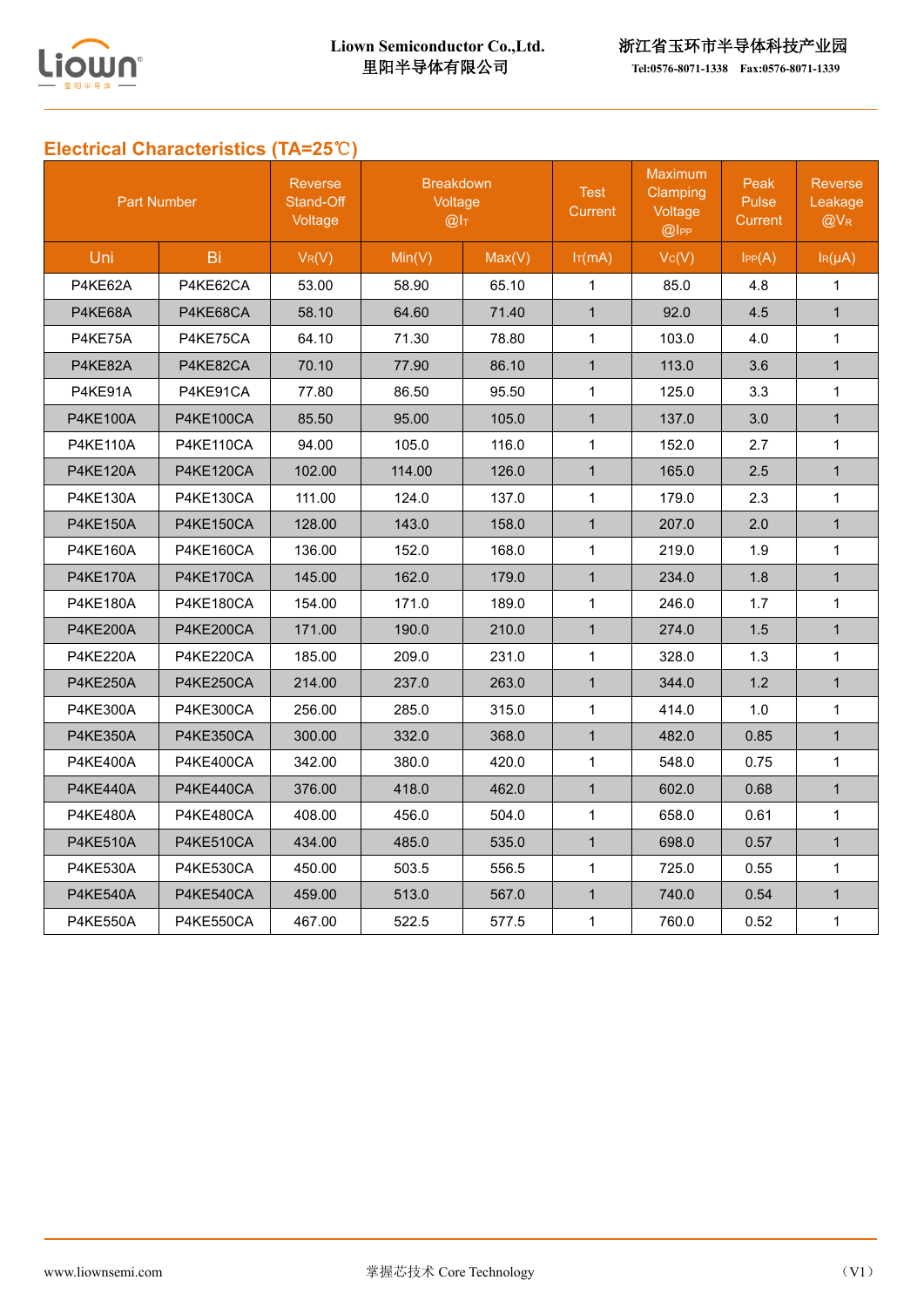

## **Ratings and Characteristic Curves (Ta=25**℃ **unless otherwise noted)**





#### Figure 3. Pulse Waveform







## Figure 2. Pulse Derating Curve







Figure 6. Maximum Non-Repetitive Forward Surge Current Uni-Directional Only

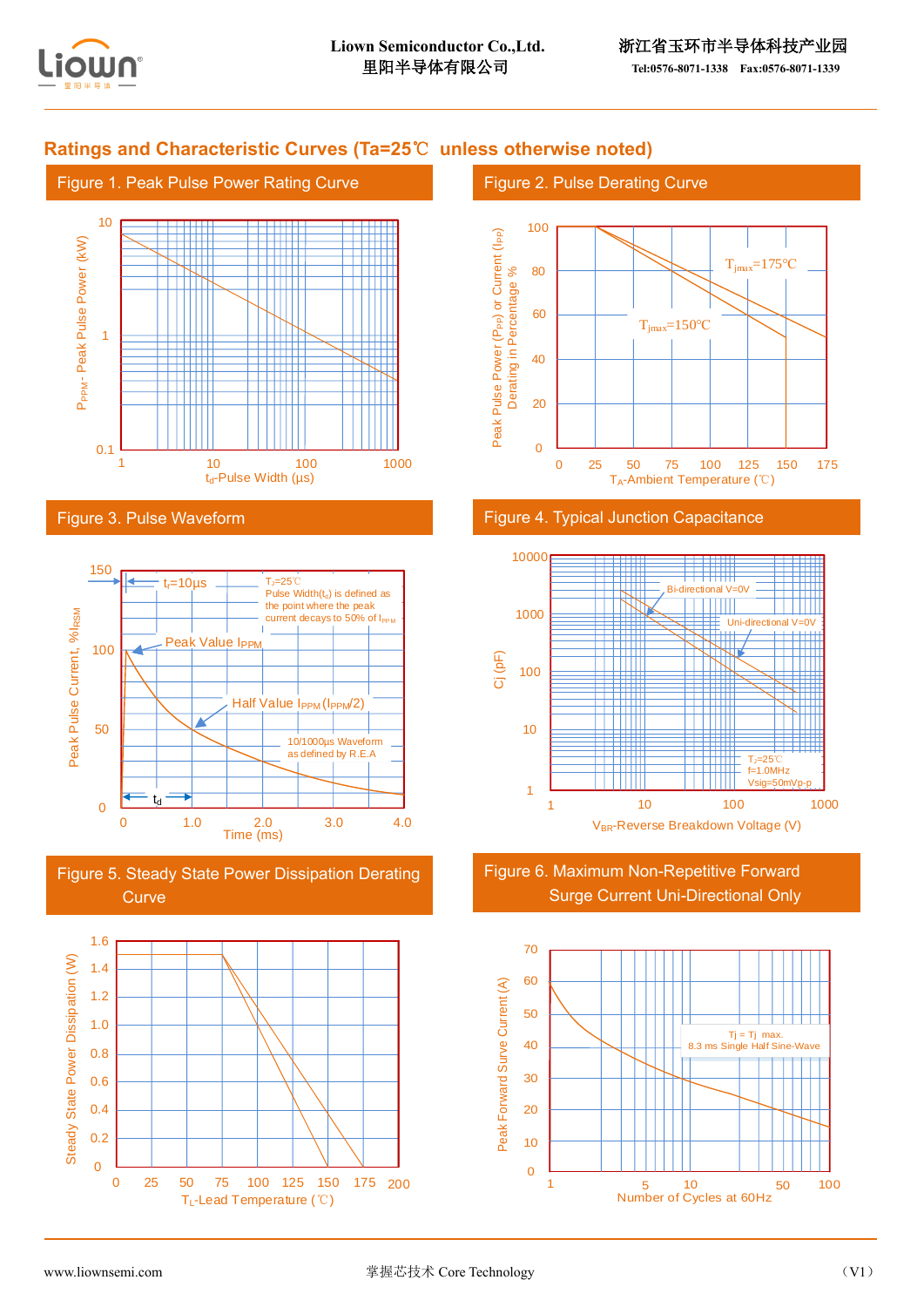

## **Marking Code**



## **Part Number Code**



## **Soldering Parameters**